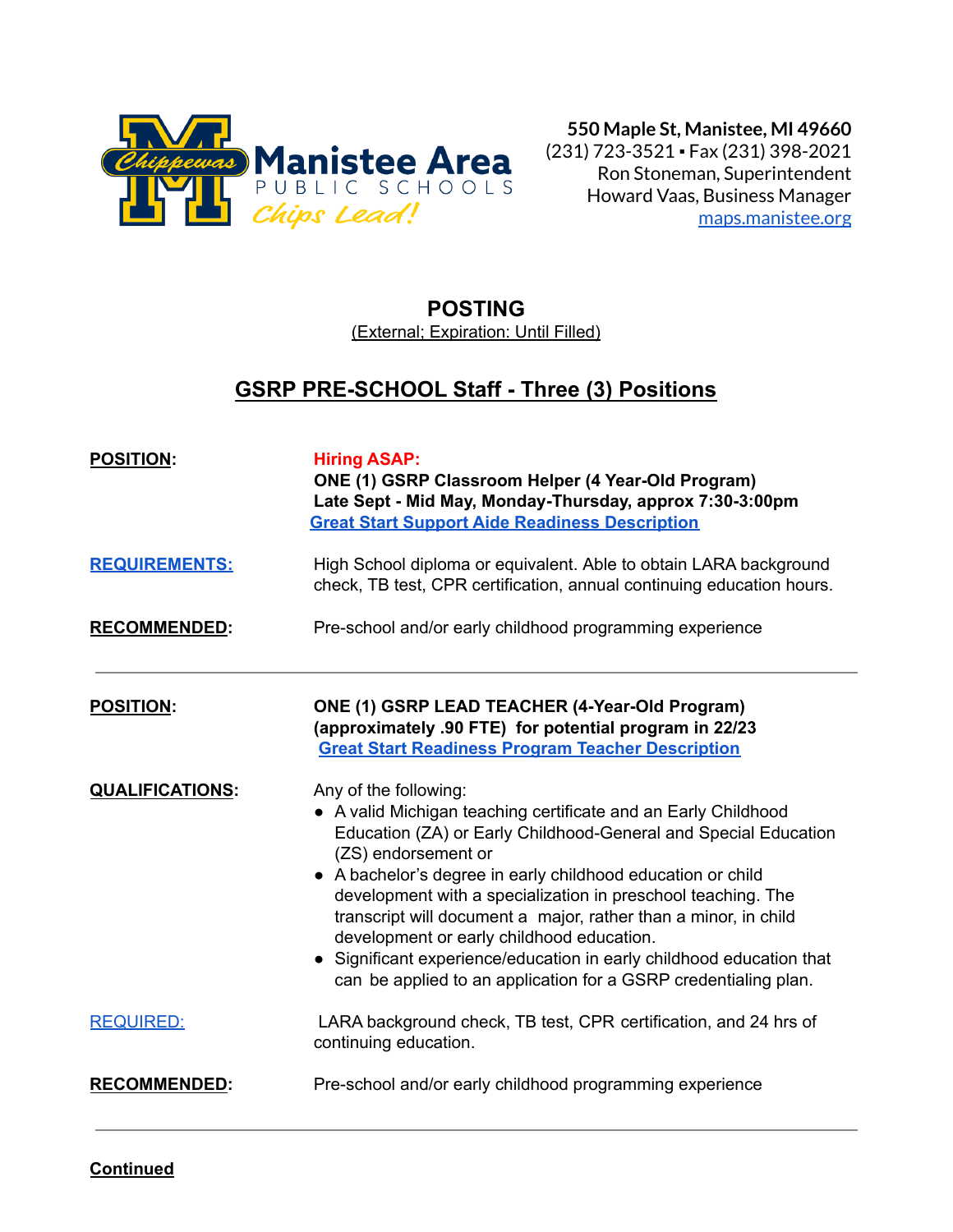| <b>POSITION:</b>       | ONE (1) GSRP ASSOCIATE TEACHER (4-Year-Old Program)<br>(approximately .80 FTE) for potential program 22/23<br><b>Great Start Readiness Program Associate Teacher Description</b>                                                                                                    |  |  |  |
|------------------------|-------------------------------------------------------------------------------------------------------------------------------------------------------------------------------------------------------------------------------------------------------------------------------------|--|--|--|
| <b>QUALIFICATIONS:</b> | Any of the following:<br>An associate's degree (AA) in early childhood education or child<br>development or the equivalent;<br>A valid Center-Based Preschool CDA credential; or<br>An existing 120 Hour approval.<br>$\bullet$                                                     |  |  |  |
| <b>REQUIRED:</b>       | LARA background check, TB test, CPR certification, and 24 hrs of<br>continuing education.                                                                                                                                                                                           |  |  |  |
| <b>RECOMMENDED:</b>    | Pre-school and/or early childhood programming experience. Able to<br>obtain LARA background check, CPR certification, annual continuing<br>education hours. 90 college credit hours or current 60 college credit<br>hours with ongoing enrollment toward CDA or associate's degree. |  |  |  |
|                        |                                                                                                                                                                                                                                                                                     |  |  |  |

## **\*APPLICATION\*: Internal:** Submit an electronic copy of letter of interest to sschubert@manistee.org **External:** Fill out support staff application and email to sschubert@manistee.org

*District Policy: Nondiscrimination on the basis of race, color, religion, national origin or ancestry, gender, age, disability, height, weight or marital status in all activities and employment.*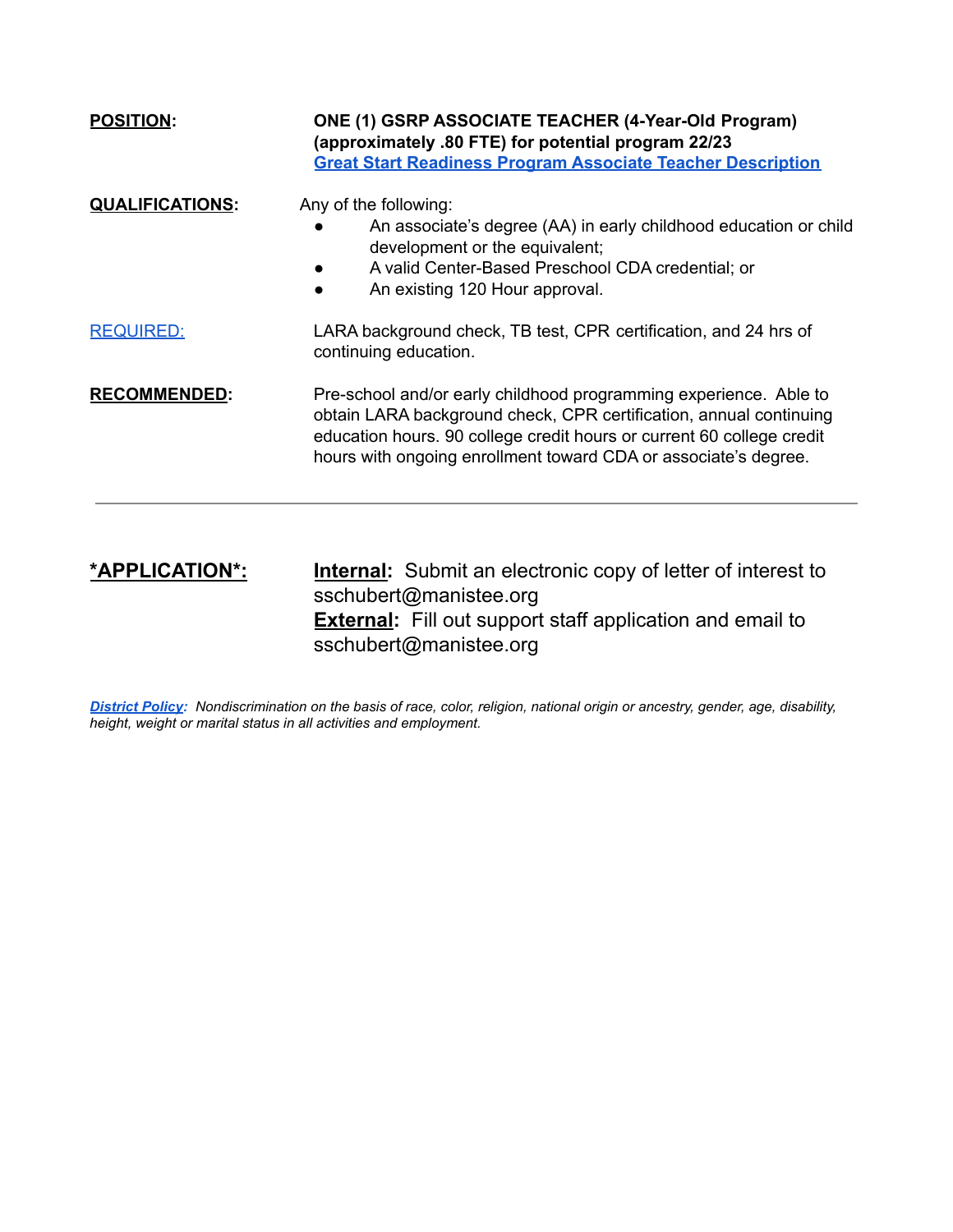

# **SUPPORT STAFF APPLICATION FORM**

| <b>POSITION APPLYING FOR</b>                                                                                                                                                                                                                                         |                                            |                   |                |                                      | <b>DATE OF APPLICATION</b> |  |
|----------------------------------------------------------------------------------------------------------------------------------------------------------------------------------------------------------------------------------------------------------------------|--------------------------------------------|-------------------|----------------|--------------------------------------|----------------------------|--|
| NAME:                                                                                                                                                                                                                                                                |                                            |                   |                |                                      |                            |  |
| <b>MAILING ADDRESS:</b> Number / Street / Road                                                                                                                                                                                                                       |                                            |                   |                | Apt. # or P.O. Box                   |                            |  |
| City                                                                                                                                                                                                                                                                 |                                            | <b>State</b>      |                | <b>ZIP CODE</b>                      |                            |  |
| Home Telephone #                                                                                                                                                                                                                                                     |                                            | Cell Phone #      |                |                                      | <b>Email Address</b>       |  |
| ARE YOU PRESENTLY EMPLOYED? PRESENT/LAST SALARY                                                                                                                                                                                                                      |                                            |                   |                |                                      |                            |  |
| ARE YOU A U.S. CITIZEN? VES WES NO<br>CURRENT EMPLOYER: CONSERVERT CONTROL CONTROL CONTROL CONTROL CONTROL CONTROL CONTROL CONTROL CONTROL CONTROL CONTROL CONTROL CONTROL CONTROL CONTROL CONTROL CONTROL CONTROL CONTROL CONTROL CONTROL CONTROL CONTROL CONTROL C |                                            |                   |                |                                      | (hrly/wkly/yrly)           |  |
| ADDRESS/CURRENT EMPLOYER: University of the contract of the contract of the contract of the contract of the contract of the contract of the contract of the contract of the contract of the contract of the contract of the co                                       |                                            |                   |                |                                      |                            |  |
| CONTACT PERSON: Network of the CONTACT PERSON:                                                                                                                                                                                                                       |                                            |                   |                | <b>PHONE</b> #:                      |                            |  |
| <b>MAY YOUR PRESENT EMPLOYER BE CONTACTED?</b>                                                                                                                                                                                                                       |                                            |                   | Yes            | No                                   |                            |  |
| WHEN WOULD YOU BE AVAILABLE FOR A PERSONAL INTERVIEW?                                                                                                                                                                                                                |                                            |                   |                |                                      |                            |  |
| <b>WORK EXPERIENCE:</b>                                                                                                                                                                                                                                              |                                            |                   |                |                                      |                            |  |
| <b>Name/Address of Employer</b>                                                                                                                                                                                                                                      | Supervisor's Name &<br><b>Phone Number</b> | OK to<br>contact? | Nature of Work | <b>Employment Dates</b><br>From - To | <b>Reason for Leaving</b>  |  |

| Name/Address of Employer | Supervisor's Name &<br><b>Phone Number</b> | OK to<br>contact?<br>(yes/no) | <b>Nature of Work</b> | <b>Employment Dates</b><br>From - To | <b>Reason for Leaving</b> |
|--------------------------|--------------------------------------------|-------------------------------|-----------------------|--------------------------------------|---------------------------|
|                          |                                            |                               |                       |                                      |                           |
|                          |                                            |                               |                       |                                      |                           |
|                          |                                            |                               |                       |                                      |                           |

### EDUCATION AND PROFESSIONAL TRAINING:

| List High Schools, Colleges/<br>Technology School &/or<br><b>Universities Attended</b> | Location | Years Attended or Graduated &<br><b>Degrees Received</b> | Area of Study |
|----------------------------------------------------------------------------------------|----------|----------------------------------------------------------|---------------|
|                                                                                        |          |                                                          |               |
|                                                                                        |          |                                                          |               |
|                                                                                        |          |                                                          |               |
|                                                                                        |          |                                                          |               |